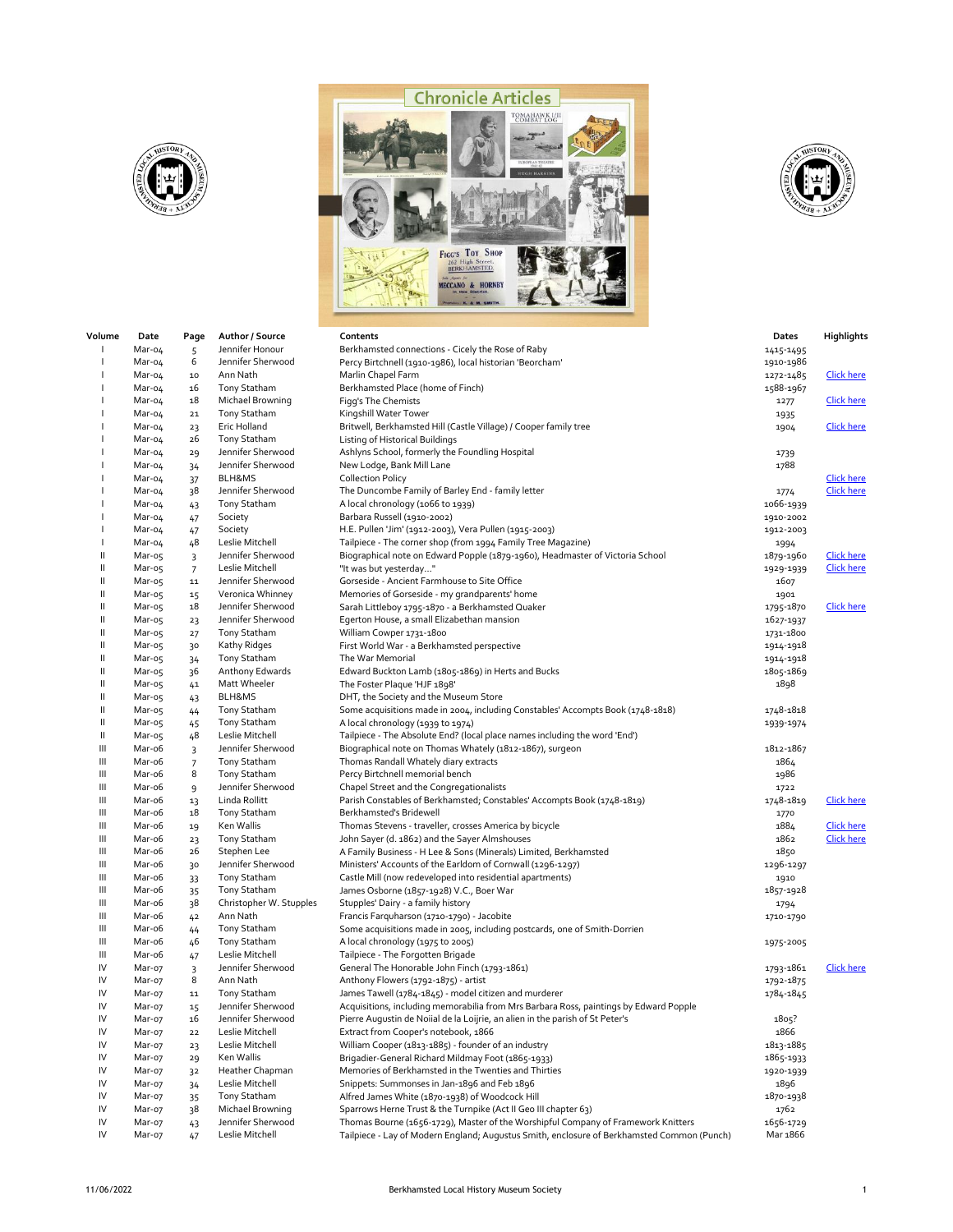| Volume | Date   | Page           | Author / Source          | Contents                                                                                        | Dates        | <b>Highlights</b> |
|--------|--------|----------------|--------------------------|-------------------------------------------------------------------------------------------------|--------------|-------------------|
| V      | Mar-o8 | 3              | Jennifer Sherwood        | Edward Mawley VMH (1842-1916), horticulturalist                                                 | 1842-1916    | <b>Click here</b> |
| V      | Mar-o8 | $10$           | Jennifer Sherwood        | The Hertfordshire Constitutional Magazine                                                       | 1888         |                   |
| V      | Mar-o8 | 14             | Leslie Mitchell          | Starting work at Clunbury Press, 1943                                                           | 1943         |                   |
| V      | Mar-o8 | 23             | Leslie Mitchell          | Richard Powell Cooper (1847-1913)                                                               | 1847-1916    |                   |
| V      | Mar-o8 | 27             | Jennifer Honour          | Berkhamsted on Sea? The development of Frinton on Sea by Richard Powell Cooper                  | 1847-1913    |                   |
| V      | Mar-o8 | 29             | Ken Wallis               | The River Bulbourne                                                                             |              |                   |
| V      | Mar-o8 | 38             | Jennifer Sherwood        | Charles de Guiffardiere (1740-1810), Fanny Burney's 'Mr. Turbulent'                             | 1740-1810    | <b>Click here</b> |
| V      | Mar-o8 |                | Tony Statham             |                                                                                                 | <b>1800S</b> |                   |
| V      |        | 44             |                          | Families and Estates: Pechell (Berkhamsted Hall), Smith (Ashlyns Hall) and Dorrien (Haresfoot)  |              |                   |
|        | Mar-o8 | 50             | Ned Hunt                 | Was Northchurch the Original Berkhamsted?                                                       |              |                   |
| V      | Mar-o8 | 56             | Ken Wallis               | Lane's Nurseries                                                                                | 1777-1945    |                   |
| V      | Mar-o8 | 60             | Tony Statham             | Acquisitions, including documents passed between Lord Bridgewater and Louis XVIII in 1814       | 1814         |                   |
| V      | Mar-o8 | 61             | Tony Statham             | The Castle Visitor Room                                                                         |              |                   |
| V      | Mar-o8 | 62             | Society                  | Ann Nath - a tribute, Sep 2007                                                                  | 2007         |                   |
| V      | Mar-o8 | 64             | Gilbert Hudson           | Tailpiece - A Song of Berkhamsted, composed for Pageant 1922                                    | 1922         |                   |
| VI     | Mar-og | 3              | Jennifer Sherwood        | The Rev. Sir John Hobart Culme-Seymour (1800-1880), Rector of St Mary's, Northchurch            | 1800-1880    |                   |
| VI     | Mar-o9 | 9              | Jennifer Sherwood        | Sunnyside - from Mission Room to Parish Church - St Michael and All Angels, Sunnyside           | 1886         |                   |
| VI     | Mar-og | 13             | Leslie Mitchell          | <b>Wartime Recollections</b>                                                                    | 1939-45      |                   |
| VI     | Mar-og | ${\bf 21}$     | Jennifer Sherwood        | Richard Sell - a diary entry                                                                    | 1940         |                   |
| VI     | Mar-o9 | 22             | Ken Wallis               | Hughes & Hawkins Mantle Factory, Lower Kings Road, Berkhamsted's 'Rag Trade'                    | 1900-1972    |                   |
| VI     | Mar-o9 | 32             | Jennifer Sherwood        | Pilkington Manor                                                                                | 1616         |                   |
| VI     | Mar-o9 | 37             | Leslie Mitchell          | Richard Ashmole Cooper (1874-1946) - the end of an era                                          | 1874-1946    |                   |
| VI     | Mar-o9 |                | Jennifer Sherwood        | Richard Balshaw (1725-1811) - a benevolent and charitable man                                   | 1725-1811    |                   |
|        |        | 44             |                          | John Walter Pitkin                                                                              |              |                   |
| VI     | Mar-og | 51             | Society                  |                                                                                                 | 1936-2008    |                   |
| VI     | Mar-o9 | 52             | Tony Statham             | The Great Berkhamsted Gas Light and Coke Company                                                | 1849-1987    |                   |
| VI     | Mar-o9 | 60             | Trisha Wallis            | George Loosley (1834-1921) and Sons                                                             | 1834-1921    |                   |
| VI     | Mar-o9 | 65             | Tony Statham             | Street Names in Berkhamsted and Northchurch (A-D)                                               |              |                   |
| VI     | Mar-o9 | 70             | Jimmie Honour            | Acquisitions, including Mantle Factory wicker basket                                            |              |                   |
| VI     | Mar-o9 | 71             | Tony Statham             | Kenneth Alan Sherwood (1935-2009); restoration of Town Hall and Chairman of Market Fund         | 1935-2009    |                   |
| VI     | Mar-o9 | 7 <sup>1</sup> | Leslie Mitchell          | Tailpiece - poem by F.E. Priestland, Richard Ashmole Cooper's brother-in-law                    |              |                   |
| VII    | Mar-10 | $\overline{3}$ | Jennifer Sherwood        | Sixty Years of Preserving History - the story of the Society, from Lantern Slides to PowerPoint | 1950-2010    |                   |
| VII    | Mar-10 | 13             | Ken Wallis               | The Murray Monument                                                                             | 1649         |                   |
| VII    | Mar-10 | 18             | Jennifer Sherwood        | Pilkington Manor - the End of the Story                                                         | 1852-1949    |                   |
| VII    | Mar-10 | 24             | Tony Statham             | Berkhamsted Photographers (Claridge, Newman and Sills)                                          | 1797-1951    |                   |
| VII    | Mar-10 | 32             | Ken Wallis               | Berkhamsted Castle - an enigma                                                                  | 1066-1975    |                   |
| VII    | Mar-10 | 45             | Ken Wallis               | Book Review - a new work on Berkhamsted Castle                                                  |              |                   |
| VII    | Mar-10 |                | Jennifer Sherwood        |                                                                                                 |              | Click here        |
|        |        | 47             |                          | Dwight's Pheasantries - a long established family business                                      | 1788-1967    |                   |
| VII    | Mar-10 | 54             | <b>Tony Statham</b>      | William Wymark Jacobs - author                                                                  | 1863-1943    |                   |
| VII    | Mar-10 | 61             | Jennifer Sherwood        | The Baptists and their contribution to 19th century Berkhamsted                                 |              |                   |
| VII    | Mar-10 | 68             | Mr Cautley               | Tailpiece - Berkhamsted Common, as in Rev J Cobb's History & Antiquities of Berkhamsted         | 1874         |                   |
| VIII   | Mar-11 | $\overline{3}$ | Ken Wallis               | The flight from Isandlwana and Horace Lockwood Smith-Dorrien                                    | 1858-1930    |                   |
| VIII   | Mar-11 | $10\,$         | Jennifer Sherwood        | Market House to Town Hall                                                                       | 1858         |                   |
| VIII   | Mar-11 | 16             | Jennifer Sherwood        | John Sills - brush-handle maker to builder                                                      | 1837-1917    |                   |
| VIII   | Mar-11 | 22             | <b>Tony Statham</b>      | The Berkhamsted Totem Pole - timber yard                                                        | 1960s        |                   |
| VIII   | Mar-11 | 26             | Ken Wallis               | <b>Rectory Lane Cemetery</b>                                                                    | 1842-1945    |                   |
| VIII   | Mar-11 | 34             | Ken Wallis               | Henry Stainsby a life devoted to the service of the blind                                       | 1859-1925    |                   |
| VIII   | Mar-11 | 37             | Jennifer Sherwood        | A sequel to Pilkington Manor and the Miller Family                                              | 1852-1949    |                   |
| VIII   | Mar-11 | 40             | Helen Spittle            | Memories of Pilkington Manor                                                                    | from 1909    |                   |
| VIII   | Mar-11 | 41             | John & Peter Ashcroft    | Memories of Manor Croft / Manor Villa                                                           | from 1929    |                   |
| VIII   | Mar-11 | 42             | Ned Hunt                 | Shawls, Sherry-rinse and Sugar - lost ephemera from a Castle Street Shop                        | from 1850s   |                   |
| VIII   | Mar-11 |                | Jennifer Sherwood        | The Legacy of a father and son - Charles Henry Rew and Noel Ackroyd Rew - Architects            | 1842-1971    |                   |
| VIII   | Mar-11 | 45             | <b>Bill Willett</b>      | Kingsley Amis and other Berkhamsted writers                                                     |              | <b>Click here</b> |
|        | Mar-11 | 49             |                          |                                                                                                 | 1941         |                   |
| VIII   |        | 52             | Tony Statham             | A Short History of Berkhamsted extracts from churchwardens acccounts                            | 1583-1761    |                   |
| IX     | Mar-12 | $\overline{3}$ | Jennifer Sherwood        | Julius Berlein of Cross Oak - a remarkable man                                                  | 1852-1913    |                   |
| IX     | Mar-12 | 11             | Linda Rollitt            | The social impact of transport systems in Berkhamsted, 1760-1825                                | 1760-1825    | <u>Click here</u> |
| IX     | Mar-12 | 22             | Jennifer Sherwood        | Augustus Smith - a local benefactor                                                             | 1804-1872    | <b>Click here</b> |
| IX     | Mar-12 | 28             | Sarah Garrett            | An early 19th century water filter (Yrigoyti family)                                            | 1815-1877    |                   |
| IX     | Mar-12 | 33             | Ken Wallis               | The Bourne Gutter                                                                               |              |                   |
| IX     | Mar-12 | 42             | Jennifer Sherwood        | 195 High Street - motorbikes, haberdashery, morning suits - a changing scene                    |              |                   |
| IX     | Mar-12 | 51             | Ken Wallis               | Horace Smith-Dorrien in Egypt                                                                   | 1858-1930    |                   |
| IX     | Mar-12 | 55             | Jennifer Sherwood        | 18th century links in Berkhamsted with the London Foundling Hospital                            | 18с          |                   |
| IX     | Mar-12 | 58             | Kelly M. McDonald        | Portrait of a Lady - Maria, Lady Culme Seymour 1814-1887                                        | 1814-1887    |                   |
| IX     | Mar-12 | 60             | <b>Tony Statham</b>      | Cobb's list of spellings of Berkhamsted                                                         |              |                   |
| X      | Mar-13 | $\overline{3}$ | Jennifer Sherwood        | A Tribute to Leslie Mitchell                                                                    | 1929-2012    |                   |
| X      | Mar-13 | 6              | Jennifer Sherwood        | Augustus Smith - a benevolent despot                                                            | 1804-1872    |                   |
| Х      | Mar-13 | 12             | Janice Boakes            | The Lamb [public house]                                                                         | 17th century |                   |
| Х      | Mar-13 | 18             | Ken Wallis               | Adventures of Horace Smith-Dorrien in India and Africa                                          | 1877-1907    |                   |
| Χ      |        |                | Ned Hunt                 |                                                                                                 | from 1300    |                   |
|        | Mar-13 | 23             |                          | A History of Norcott Court and Norcott Hill                                                     |              |                   |
| Χ      | Mar-13 | 33             | Jennifer Sherwood        | The Berkhamsted Dramatic Club - a forerunner of BAODS                                           | 1866-1913    |                   |
| X      | Mar-13 | 42             | Tony Statham             | The Bourne Gutter - an update                                                                   |              |                   |
| Х      | Mar-13 | 43             | Kelly M. McDonald        | "A Mother's Advice to her Daughter"                                                             | 1813-1831    |                   |
| X      | Mar-13 | 47             | Ken Wallis               | Why is a Canadian soldier buried in Berkhamsted? [Wilfred James Short]                          | 1894-1916    | <b>Click here</b> |
| X      | Mar-13 | 56             | Neal Green               | Berkhamsted Castle - the Great Hall and buildings of the medieval palace                        | 1156-1358    |                   |
| Х      | Mar-13 | 64             | Janice Boakes            | Tailpiece - the antics of an ale taster                                                         | 1860         |                   |
| XI     | Mar-14 | 3              | Jennifer Sherwood        | George Loader, 1839-1908 Berkhamsted cordwainer and public servant                              | 1839-1908    | <b>Click here</b> |
| XI     | Mar-14 | $10\,$         | Norman Groves            | Berkhamsted - Home to the Devil's Own                                                           | 1914-1918    | <b>Click here</b> |
| XI     | Mar-14 | 15             | Jennifer Sherwood        | Entertainment for the troops                                                                    | 1914-1918    |                   |
| XI     | Mar-14 | ${\bf 21}$     | Jennifer Sherwood        | The Devil's Own Time by Rell and Abel                                                           | 1920         |                   |
| XI     | Mar-14 | 24             | Richard & Brian Shepherd | Some notes on the authorship and origin of Devil's Own Time                                     | 1920         |                   |
| XI     | Mar-14 | 26             | Ken Wallis               | Horace Smith-Dorrien Saviour of the British Expeditionary Forces in 1914                        | 1914         | <b>Click here</b> |
| XI     | Mar-14 | 34             | Janice Boakes            | King's Coach Builders                                                                           | 1839-1905    | Click here        |
| XI     |        |                | Janice Boakes            |                                                                                                 |              |                   |
|        | Mar-14 | 38             |                          | Berkhamsted Tithe Map c.1839 - A Snapshot in Time                                               | 1839         |                   |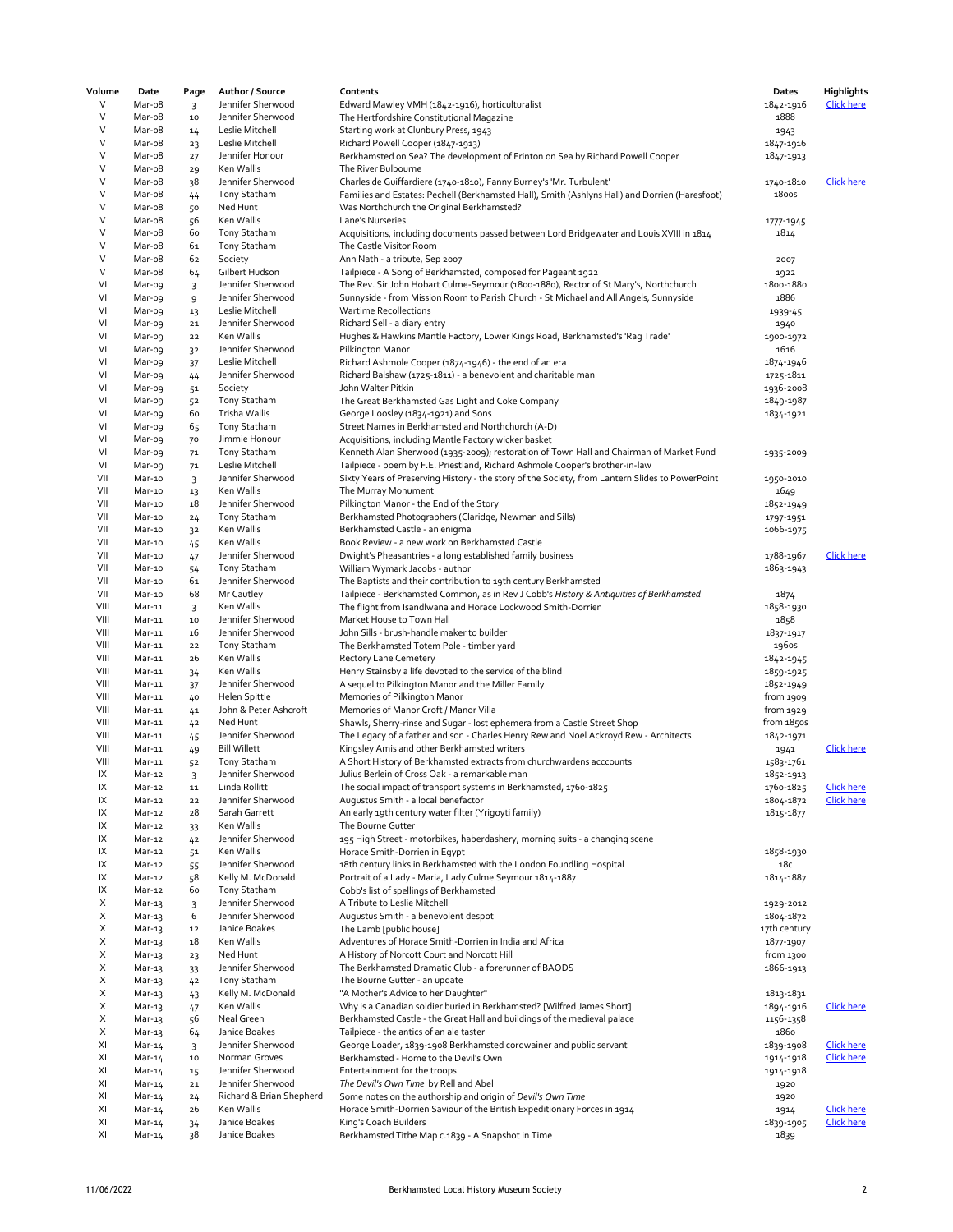| Volume       | Date             | Page                         | Author / Source                     | Contents                                                                                         | Dates                  | Highlights                             |
|--------------|------------------|------------------------------|-------------------------------------|--------------------------------------------------------------------------------------------------|------------------------|----------------------------------------|
| XI           | Mar-14           | 42                           | Linda Rollitt                       | Development of Grand Junction Canal in Berkhamsted, 1760-1825                                    | 1760-1825              | <b>Click here</b>                      |
| XI           | Mar-14           | 51                           | Kelly M. McDonald                   | The Diaries of Tring Park                                                                        | 1703-1894              |                                        |
| XI           | Mar-14           | 55                           | Linda Rollitt                       | Romantic Elopement in the Curtis family                                                          | 1914                   | <b>Click here</b>                      |
| XI           | Mar-14           | 58                           | Jennifer Honour                     | The Gazette and Family Connections with Berkhamsted                                              | 1901-1971              | <b>Click here</b>                      |
| XI           | Mar-14           | 61                           | Editors                             | Recent Publications by the Society                                                               |                        |                                        |
| XI<br>XI     | Mar-14           | 62                           | Jennifer Sherwood<br>Linda Rollitt  | Michael Browning 1929-2013                                                                       | 1929-2013              |                                        |
| XII          | Mar-14<br>Mar-15 | 63                           | Jennifer Sherwood                   | Tailpiece: In the news 100 years ago<br>Henry Nash, 1816-1899 "The Grand Old Man of Berkhamsted" | 1914<br>1816-1899      | <b>Click here</b>                      |
| XII          | Mar-15           | 3<br>9                       | Jennifer Sherwood                   | Henry Nash of Castle Street                                                                      | 1816-1900              |                                        |
| XII          | Mar-15           | 12                           | Laura Carter                        | Historical pageants in Berkhamsted between the wars                                              | 1922, 1931             |                                        |
| XII          | Mar-15           | 19                           | Jennifer Sherwood                   | The De Fraine family: a good story but is it true?                                               | 1801-1841              | Click here                             |
| XII          | Mar-15           | 23                           | Richard & Mary Casserley            | Biography of H.C. Casserley 1903-1991                                                            | 1903-1991              |                                        |
| XII          | Mar-15           | 27                           | Linda Rollitt                       | Red Lion Yard                                                                                    | 1823-1911              | <b>Click here</b>                      |
| XII          | Mar-15           | 34                           | Rita Jones                          | The Population of the Berkhamsted Union Workhouse 1841-1901                                      | 1841-1901              | <b>Click here</b>                      |
| XII          | Mar-15           | 40                           | Linda Rollitt                       | Philanthropy in the Workhouse                                                                    | 1892                   | <b>Click here</b>                      |
| XII          | Mar-15           | 41                           | Rita Jones                          | Religious adherence in Berkhamsted                                                               | 1828-2001              |                                        |
| XII          | Mar-15           | 48                           | Linda Rollitt                       | The church rates controversy                                                                     | 1789-1898              | <b>Click here</b>                      |
| XII          | Mar-15           | 55                           | Jennifer Sherwood                   | An analysis of St Peter's Parish Magazine 1914-1919                                              | 1914-1919              |                                        |
| XII          | Mar-15           | 64                           | Janice Boakes                       | An early seventeenth century map                                                                 | c1612                  |                                        |
| XII          | Mar-15           | 68                           | Janice Boakes                       | Archaeological dig at St John's Well Lane                                                        | 2012-2013              |                                        |
| XII          | Mar-15           | 74                           | Jennifer Sherwood                   | Eric John Holland 1928-2014                                                                      | 1928-2014              |                                        |
| XII          | Mar-15           | 76                           | Linda Rollitt                       | Tailpiece: A hint of spring - Berkhampstead and its common                                       | 1866                   |                                        |
| XIII         | Mar-16           | 3                            | Jennifer Sherwood                   | David Pike of Pike's corner - from early beginnings to landowner                                 | 1851-1933              | <b>Click here</b>                      |
| XIII         | Mar-16           | 9                            | <b>Phil Carstairs</b>               | Rediscovering Berkhamsted's Lost Soup Kitchen                                                    | mid-19C                |                                        |
| XIII         | Mar-16           | 22                           | Linda Rollitt                       | No intoxicating drinks at the Castle Grounds                                                     | 1882,1894              |                                        |
| XIII<br>XIII | Mar-16<br>Mar-16 | 23                           | Mary Casserley<br>Janice Boakes     | Berkhamsted Pubs: A Brief History<br>The Swan - Tavern, Inn, Hotel, Hostel and Brewery           | Various<br>1538        | <b>Click here</b><br><b>Click here</b> |
| XIII         | Mar-16           | 32<br>39                     | Kelly M. McDonald                   | Heavenly Music: An Organ for Tring Church                                                        | 1832                   |                                        |
| XIII         | Mar-16           | 41                           | Norman Groves                       | The Lion Tamers - Early Bands in Berkhamsted                                                     | From 1870              | <b>Click here</b>                      |
| XIII         | Mar-16           | 50                           | Norman Groves                       | Rabbits, the Iron Duke, and Giant Redwoods in Hockeridge and Pancake Woods, Berkhamsted          | From 1790s             |                                        |
| XIII         | Mar-16           | 57                           | Norman Groves                       | "Lost" Berkhamsted World War One photographs come home                                           | 1908-1926              |                                        |
| XIII         | Mar-16           | 63                           | Jennifer Sherwood                   | William and Joseph Paxton - were they brothers?                                                  | 1803, 1819             | Click here                             |
| XIII         | Mar-16           | 68                           | Jennifer Sherwood                   | Richard Norwood "Bermuda's outstanding genius of the seventeenth century"                        | 1590-1675              |                                        |
| XIII         | Mar-16           | 73                           | Jennifer Sherwood                   | A Market House and Town Hall, "for the use and benefit of the inhabitants of Berkhamsted."       | 1860                   |                                        |
| XIII         | Mar-16           | 76                           | Linda Rollitt                       | Tailpiece: Odd Fellows Tug of War in the Castle Grounds                                          | 1878                   |                                        |
| XIV          | Mar-17           | $\overline{3}$               | Jennifer Sherwood                   | The Other Axtells - a matter of interpretation                                                   | 1643-1722              | <b>Click here</b>                      |
| XIV          | Mar-17           | 8                            | Norman Groves                       | W.W. Jacobs, story writer, novelist and playwright                                               | 1863-1943              | <b>Click here</b>                      |
| XIV          | Mar-17           | 16                           | Jennifer Sherwood                   | The Timsons: A Short Study of One Generation                                                     | 1854-1914              | <b>Click here</b>                      |
| XIV          | Mar-17           | 23                           | <b>Brian Shepherd</b>               | <b>Berkhamsted Choral Society</b>                                                                | 1930-2016              |                                        |
| XIV          | Mar-17           | 33                           | Jennifer Sherwood                   | The Story of Berkhamsted's Mechanics' Institute, Part I                                          | 1845-1945              |                                        |
| XIV          | Mar-17           | 43                           | Janice Boakes                       | One Hundred Years of Co-operation                                                                | 1882-1982              |                                        |
| XIV          | Mar-17           | 51                           | <b>Tim Prouse</b>                   | The Bell Inn - Lost and Gone but Forever Remembered                                              | 1776-1853              |                                        |
| XIV          | Mar-17           | 56                           | Linda Rollitt                       | Hoo-ha over Gaddesden Hoo                                                                        | 1834-1889              | Click here                             |
| XIV          | Mar-17           | 65                           | Mary Casserley                      | Bourne End Crash                                                                                 | 1945                   |                                        |
| XIV          | Mar-17           | 70                           | <b>Bill Willett</b>                 | Dury and Andrews' Map of Hertfordshire Society and Landscape in the Eighteenth Century           | 1766                   |                                        |
| XIV<br>XIV   | Mar-17           | 72                           | Nick & Alistair Pierpoint           | What vintage is your pillar box?                                                                 | 1852-1995              | <b>Click here</b><br><b>Click here</b> |
| XIV          | Mar-17           | 79<br>80                     | Norman Groves<br>Linda Rollitt      | Lost Berkhamsted WW1 photographs - solved!                                                       | 1916<br>1897           |                                        |
| XV           | Mar-17<br>Mar-18 |                              | Jennifer Sherwood                   | Tailpiece: Hen brooding over pups, photo by J.T. Newman<br>Lady Marian Alford                    | 1817-1888              | Click here                             |
| XV           | Mar-18           | $\overline{3}$<br>${\bf 11}$ | <b>Brian Shepherd</b>               | Getting to know William Cowper                                                                   | 1731-1800              |                                        |
| XV           | Mar-18           | 21                           | Jennifer Sherwood                   | The Story of Berkhamsted's Mechanics' Institute, Part II                                         | 1845-1945              |                                        |
| XV           | Mar-18           | 27                           | Linda Rollitt                       | Food Standards in Berkhamsted                                                                    | 1866-1905              | <b>Click here</b>                      |
| XV           | Mar-18           | 32                           | Jennifer Sherwood                   | Early Days of Berkhamsted School for Girls                                                       | 1888-1938              |                                        |
| XV           | Mar-18           | 41                           | Louise Gent                         | Berkhamsted School for Girls in World War One                                                    | 1914-1918              |                                        |
| XV           | Mar-18           | 50                           | Linda Rollitt                       | Health Hazards in Victorian Berkhamsted                                                          | 1837-1901              | Click here                             |
| XV           | Mar-18           | 57                           | BLH&MS                              | BLH&MS two new books (Berkhamsted in WWI and Men of Berkhamsted - Lest We Forget)                | 2017                   |                                        |
| XV           | Mar-18           | 58                           | Richard North                       | For Them's Sake                                                                                  | 2017                   |                                        |
| XV           | Mar-18           | 59                           | Janice Boakes                       | Bicentenary of Berkhamsted Quaker House                                                          | 1818-2018              |                                        |
| XV           | Mar-18           | 66                           | Adrian Barham                       | Quatercentenary of the Grant of Arms                                                             | 1618-1818              |                                        |
| XV           | Mar-18           | 70                           | Mary Casserley                      | Whipsnade Zoo - the early years                                                                  | 1926                   | <b>Click here</b>                      |
| XV           | Mar-18           | 78                           | Richard Shepherd                    | Vanishing Men on Berkhamsted Common: A journey with maps                                         | 1860-1918              |                                        |
| XV           | Mar-18           | 82                           | Mary Casserley                      | Steaming Through Berkhamsted                                                                     | 2017                   |                                        |
| XV           | Mar-18           | 83                           | Linda Rollitt                       | Tailpiece: Women cycling & archery                                                               | 1896 & 1829            |                                        |
| XVI          | Mar-19           | 3                            | Jennifer Sherwood                   | "As Rich as Croesus" - Joseph North                                                              | 1851-1936              | Click here                             |
| XVI          | Mar-19           | $10\,$                       | Rita Jones                          | From Barkhamsted in the County of Hartford 1580 to the National Portrait Gallery 2016            | 1580                   |                                        |
| XVI          | Mar-19           | ${\bf 12}$                   | Janice Boakes                       | Lady Anne Halkett née Murray                                                                     | 1622-1699              | <b>Click here</b>                      |
| XVI          | Mar-19           | 23                           | Ned Hunt                            | A "novel and ingenious" man? James Dell and the Dudswell Iron Foundry                            | 1784-1846              | <b>Click here</b>                      |
| XVI          | Mar-19           | 3 <sup>1</sup>               | Tim Prouse                          | Cargoes on the Grand Junction Canal in the late nineteenth century                               | Late 19C               | <b>Click here</b>                      |
| XVI<br>XVI   | Mar-19           | 35                           | <b>Brian Shepherd</b><br>Nick Brown | Mrs Figg's Toy-shop: A digression<br>The early Churchwardens' Accounts of Berkhamsted St Peter   | 1908-1914<br>1584-1660 | Click here                             |
| XVI          | Mar-19<br>Mar-19 | 37                           | Tim Prouse                          | Northchurch Chapel Yard                                                                          |                        | <b>Click here</b>                      |
| XVI          | Mar-19           | 43<br>48                     | Linda Rollitt                       | Ghosts of Tring and Berkhamsted                                                                  | 1840-1920<br>1787-1886 | Click here                             |
| XVI          | Mar-19           | 52                           | Cathy Soughton                      | Egerton Terrace and Egerton House                                                                | 18305-1937             |                                        |
| XVI          | Mar-19           | 59                           | Jennifer Sherwood                   | Changes in Housing in the 20th and early 21st centuries - an analysis                            | $20 - 21C$             |                                        |
| XVI          | Mar-19           | 67                           | <b>Brian Shepherd</b>               | Berkhamsted's Garden Suburb                                                                      | 1912                   | <b>Click here</b>                      |
| XVI          | Mar-19           | 72                           | Norman Groves                       | Update on the Heritage Hub                                                                       | 2019                   | <b>Click here</b>                      |
| XVI          | Mar-19           | 74                           | Nicholas Pierpoint                  | Post Note - 2019 Update. What Vintage is your Pillar Box?                                        | 2019                   | Click here                             |
| XVI          | Mar-19           | 76                           | Linda Rollitt                       | Tailpiece: When Berkhamsted was a coaching town                                                  | 1956                   |                                        |
| XVII         | Mar-20           | 3                            | Jennifer Sherwood                   | The Ram Family of Berkhamsted Place                                                              | 1911-1952              | <b>Click here</b>                      |
| XVII         | Mar-20           | $10\,$                       | Kate Harwood                        | Amersfort Manor                                                                                  | 1911-1960              |                                        |
| XVII         | Mar-20           | 16                           | <b>Bill Willett</b>                 | Edward Mawley of Rosebank                                                                        | 1911                   |                                        |
|              |                  |                              |                                     |                                                                                                  |                        |                                        |